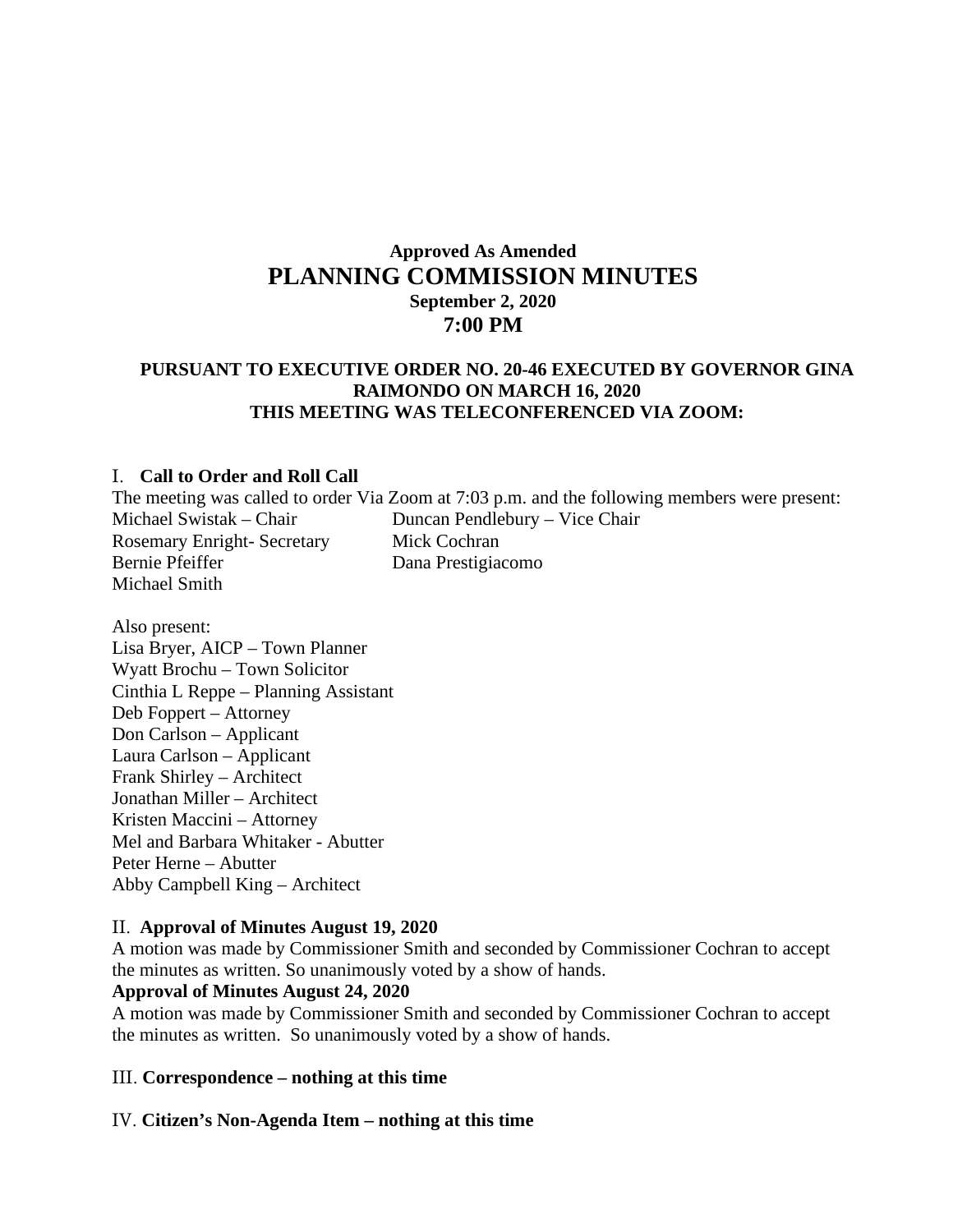## V. **Reports**

1. Town Planner's Report – The Town Council accepted the memo from the Planning Commission regarding the Zoning Ordinance Amendment related to building height in the special flood hazard area. The hearing was continued to September  $21^{st}$ .

## VI. **New Business**

**1. 20 Brook St. –Jamestown RI - Plat 9 Lot 281, owner/applicant Donald R. Carlson and Laura J. Carlson - Application for (Alteration of a 1989) Variance/Special Use Permit to allow an existing second dwelling unit on the lot to be replaced. Forwarded by the Zoning Board to the Planning Commission for Development Plan Review/Advisory Opinion; review, discussion and/or action and/or vote**

Town Planner Lisa Bryer said the application was heard by the zoning board on August 25 and they asked for an opinion from the planning commission. It is important to review her memo (attached) to see why we are reviewing this at planning. It is her opinion and Christ Costa agrees that this is just an advisory opinion since this application does not meet the standards for review in Article 11 therefore it does not apply here. The Zoning Board always has the right to ask for an advisory opinion and so that is what we will do in this instance. They also asked for TRC review and that occurred on Monday August 31 at 3pm and the Minutes and Memo from the TRC were distributed yesterday. At the TRC we started listing Findings of Fact, and we will hear from the applicant and abutters and there may be more Findings of Fact added.

Commissioner Swistak said our mission is to render an opinion and whatever result we have at the end of the evening is not binding it is advisory, not appealable just advisory.

Deb Foppert Attorney for the Carlson's, said a variance was granted by the Zoning Board in 1989 that converted this structure from a nursery school to an apartment under Article 331 at that time. A dimensional variance for setbacks and the use was granted at that time. It was determined then that it is an appropriate use. The motion carried unanimously. It has been a rental for over 30 years to non-family members.

Laura Carlson will be living there with their mother Jamie Carlson. Mold and age and general deterioration of the building is why they are tearing it down. They are making it fully "accessible" on one level and the top ½ story is a bedroom for a possible caregiver.

The Applicant went to the zoning board in March but due to timing and Covid this was postponed. Ms. Foppert explained the setbacks needed and the new application. Change must be sought under 303 – Number of residential structures per lot, similar to in 1989. Despite it appearing as an accessory structure, the applicant must comply. The property is located on a 22,000 sq. ft lot and they also own an additional adjacent 8000 sq. ft lot that is protected by conservation easement. Attorney Foppert noted the same hardship, just like in 1989, still applies. She introduced Architect Frank Shirley, a specialist in 1880s architecture.

Frank Shirley introduced his colleague and associate Jonathan Miller who is very familiar with zoning. Shirley noted that they were brought in by the Carlsons and tasked with creating a small cottage on their behalf. They looked at the existing dwelling and it is in disrepair and it has lost every element that was previously considered historical.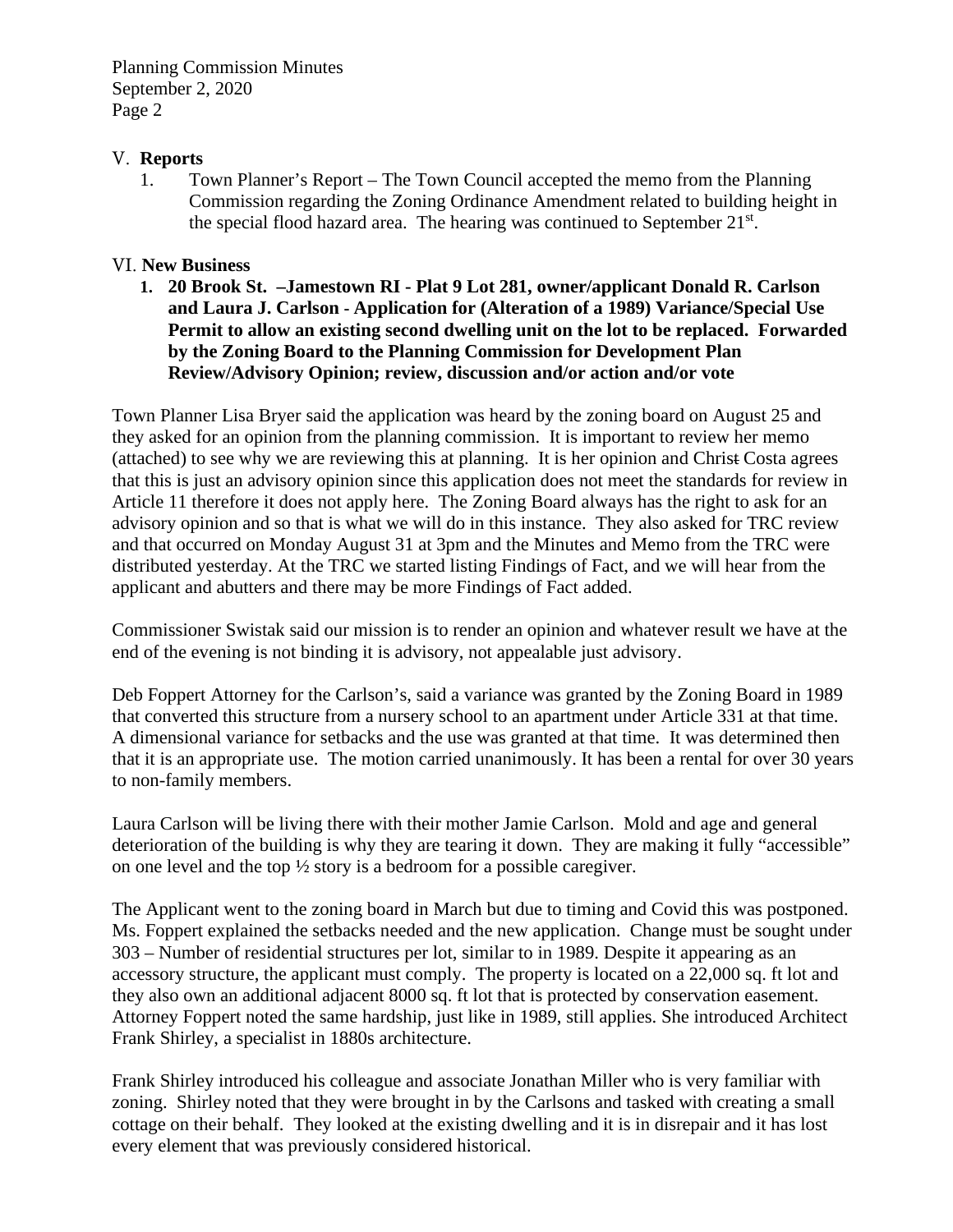The goal and the plan they came up with will be providing Ms. **Jamie** Carlson with the ability to age in place. The directive of the Carlson's to have it a less imposing character to the north abutters, the Whitakers. The interior is designed for elderly accessibility. It was designed so that the architecture is matching the current home on the property. They have moved 6 feet farther away from Whitakers property and a 2 story structure will be eliminated too and replaced by a 1.5 story structure. They removed the deck which had a nice water view but were trying to eliminate the intrusion to the Whitakers on the North side.

In March the intention was going to be exactly on the same footprint and renovate but when they received reports from 2 structural engineers who said it is not viable, they decided to tear it down and make a beautiful structure and marry it well with the matriarch (bigger house). The existing footprint violates the setbacks so they went by the accessory structure setbacks since the new accessory structure is subordinate to the main structure. They put it within the accessory setbacks and it is 900 sq. ft. footprint which meets the requirements for an accessory structure in Zoning. It is fully compliant with the zoning of an accessory structure now. The other option they have is subdividing. They did not want to give up the green space on the existing lot which he feels is a gift to the neighborhood; they do not want to destroy that. If they subdivide they can put a big 4 bedroom house if they wanted.

The former owners, the O'Sullivan family made a deal as long as they have it as a dwelling unit they cannot subdivide. A major concession to the town was to not subdivide. They are willing to make the same concession. It can meet the setbacks as accessory and serves the same purpose as was in 1989. When their Mom cannot live alone Laura will probably move into it and her kids will move into the big house.

Kristen Maccini asked if the redesigned configuration will create a more conforming building than what is in place now. Can someone explain how a 441 sq ft building is not significantly less than the 900 sq ft proposed? How is it more conforming? Attorney Foppert responded that if it were not a dwelling it would be a conforming accessory building that sits on the appropriate setbacks and if not used as a dwelling in that sense it is more conforming and the way Frank designed it, it is a less intrusive façade to the north.

Commissioner Swistak told Ms. Maccini this is not the time for you to be interviewing the applicants. We are going to keep to our regular protocol.

Commissioner Swistak asked Ms. Foppert if she wants to follow up on the question. It is less nonconforming to what exists there now, Ms. Foppert said.

Don Carlson said neighbors want it 30 feet away from the rear property line and Frank Shirley looked to see if it could be done. His response was it destroys the balance of the property and the neighborhood by doing that. Typically, carriage houses and accessory structures are tucked into the rear portion of the lot and doing so meets Jamestown's Design guidelines. The Whitakers house is 15 feet from the rear lot line and does not conform to zoning. That is not Carlson's fault and they are trying to make it better by the proposed plan.

Frank Shirley said the siting of the building 6.2 feet further off property line and 2.11 farther east and that is why it is less non-conforming. In terms of the siting of the building they did look at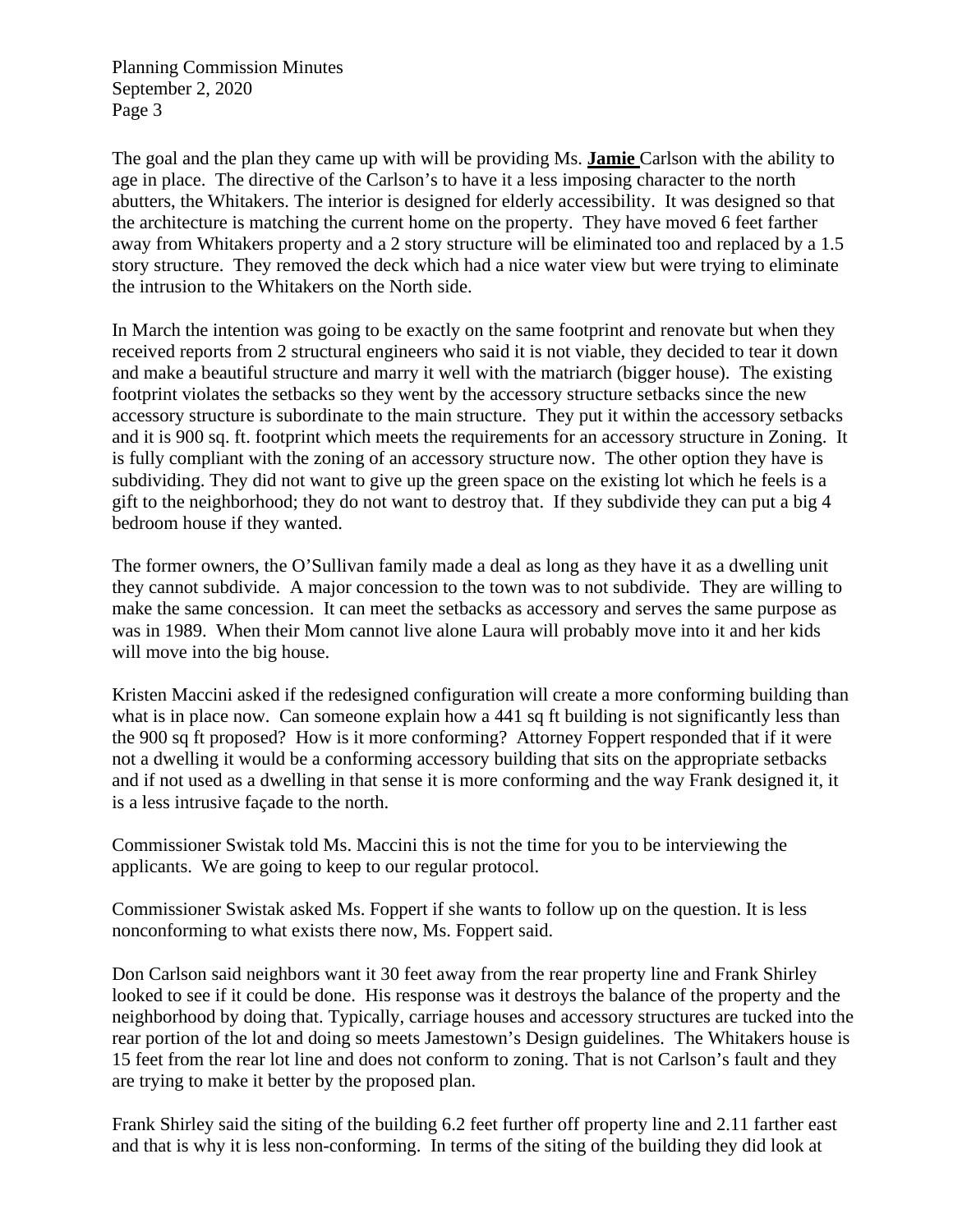other locations and as the building moves towards Brook Street it overlaps the main house where it extends to the west. The 2 buildings would align and be about 11 feet between them where the existing porch and deck are. This is not what the design guidelines speak to. Siting the small building unusually close to the main building would be out of character. They discussed the neighborhood map where all the accessory structures towards the rear are shown.

Commissioner Pendlebury said as he understands it in 1989 the variance was allowed for this to be sited as an accessory structure. Leave it where it was which was non-conforming and allow it to be used as a 1 bedroom separate residence. We are now being asked to allow it to be **s**ited as an accessory structure and now 2 bedrooms, Chris Costa determined at the TRC that it is a second primary structure not accessory.

Commissioner Cochran brought up Accessory Family Dwelling units and asked if that served their needs. At this point they would prefer to proceed as applied, Foppert said.

Commissioner Pendlebury said the 1100 sq. ft of living space is equal to or exceeds some houses in the shores, this is very complex and seems to be quite large. Has anyone thought about making it less large and allow it to fit perhaps better? Pendlebury said he walked through it when it was for sale and the condition of the  $2<sup>nd</sup>$  structure is very poor and it needs too much work. This complicates things for everyone because it is in such poor condition.

Frank Shirley noted that the 900 square foot footprint includes the porch. The Porch is 90-95 sq ft. so it is around 800 sq ft. Mr. Shirley said there are many outbuildings that are larger than this. 9 Conancius has an accessory building that is 1028 sq.ft. with a 2 br 1 bath on a smaller lot, 64 green lane 1438sq. ft. on a lot of 16000 plus. These are all second structures. Pendlebury said he appreciates all the information. He does not disagree that the building is easily a candidate for replacement.

Ms. Foppert said she is responding to the statement about larger sq. ft on first floor is because of stair climbing. Laura Carlson said when you make a building fully accessible it increases the square footage for ADA requirements, the doorways have to be bigger. It is designed with ADA guidelines in mind. It is oversized to allow for walker or wheelchair.

Commissioner Cochran asked was there any talk of compromising and making maybe a 15-20 ft setback? More in conformance and not so intrusive. Mr. Carlson said the 20 ft brings it closer to Brook and they reached out and wanted an in person talk with the abutters and they were not interested and also Jeff Katz tried. The response was answered with 30 feet or nothing. TRC asked the applicant to confirm that if they receive this variance they will not subdivide. They agreed.

Pendlebury asked and if they do the AFDU that will still keep the right to subdivide. Ms. Bryer noted yes. Bryer asked if anyone ha**d** anything else to add, she has a comprehensive Findings of Fact started.

Commissioner Enright asked what are the setbacks for an AFDU? If it is detached then it requires a special use permit if it does not meet the setbacks for the primary structure. In that instance we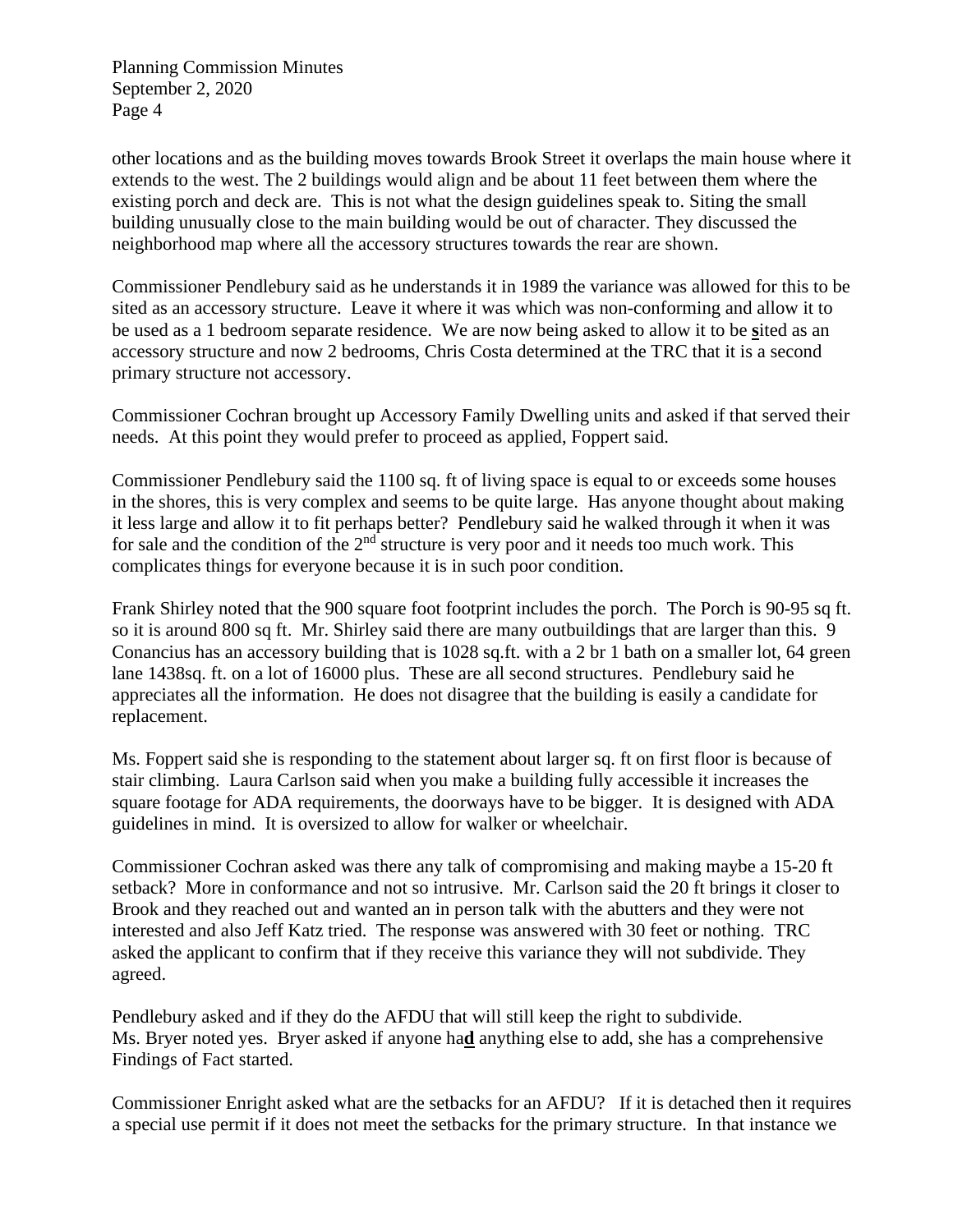would be looking at the SUP standards of compatibility etc. The process would be it starts at TRC then go to zoning for SUP. It would not come to the Planning Commission in that instance.

. Mr. Herne an abutter said from his point of view if they move building from where it is now further towards the street it will block his view to the ocean. He sits west of building, he likes it further to the rear. If Mr. Carlson is going to build the smaller the better. That is his comment.

Kristen Maccini thinks the existing situation with the Whitaker's is for 50 years they have lived with this without trouble or complaint and largely due to the Whitaker's always helping neighbors. They have a very close building and it looks quite imposing but the prospect of a 900 sq. ft building with respect to blockage of light space etc. To confirm their interest they have a position of, the main house is 30 feet away and it is rather close. She is their council and it is their decision they say 30 feet is reasonable if it is larger.

Mrs. Whitaker said that Laura Carlson did kindly come over but once the high trees on the Carlson's property line, shielding them, was inadvertently removed by the landscaper because he thought they were diseased, she was not interested in negotiating. She said they did not rally people up but people came to them and asked what is going on and what do you think. They are rallying around the R8 zone and the trees made a huge difference in the view etc.

Swistak asked if it would be helpful to show the condition as the carriage house as far as restoration and pictures from structural engineer so we can move forward? Commissioner Pendlebury said he can assure them that it needs to be replaced.

Commissioner Swistak asked does zoning make a decision on what is presented?

Wyatt Brochu said it is much more difficult to make changes at the zoning board hearing without advertising again. Wyatt Brochu said they have to come back again if denied but for example they could not come back with a small change it is not that simple or automatic if the ZB hypothetically is looking like it may be a negative recommendation the applicants will request a continuance or withdraw to address the finality of it.

Ms. Foppert was asked by Commissioner Swistak for Planning purposes when do you expect to be back to zoning? Wyatt? They have to re-notice and re advertise. Brochu said there is time and the zoning board members will read your advisory opinion from the Planning Board.

Mr. Carlson said he does not read mandatory review of article 11 they asked for a continuance it seems that now that ruling was incorrect and now they have been penalized. Does this committee agree that in fact this was a mis-reading of article 11 and not within the jurisdiction for them to send anything before planning? Lisa Bryer said the Zoning Board always have the ability to ask for an advisory opinion. Deb said the Zoning board would not grant a continuance. We can redirect to Chris Costa about the next meeting. Mr. Brochu said if the information is not changing then you are just dealing with advertising and notice. Don would like an answer as to Planning not having jurisdiction. Ms. Bryer and Mr. Costa determined it did not have jurisdiction in article 11 and the memo sent to the planning commission reviewed all the standards, but as noted previously we are providing an advisory opinion.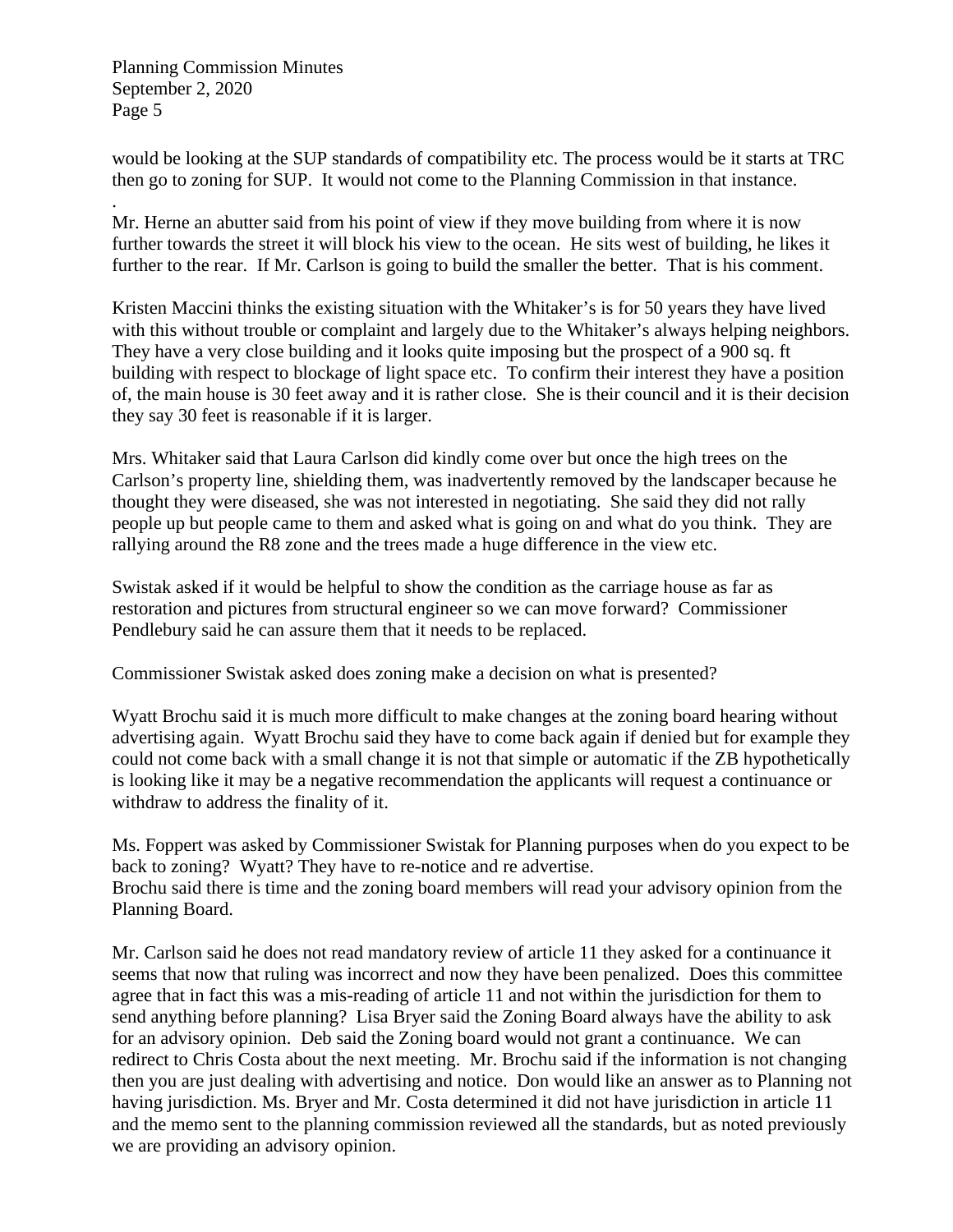Mr. Carlson said since they sent it back we are not reviewing it under

Article 11 but under Article 5. (501 A.5. – refer matters to the planning commission as they deem appropriate). Brochu doesn't have a comment on this. Foppert said they could have continued it but Brochu said that is not what they did. Brochu asked what is your point? Foppert asked do we have to re advertise since it is the same application? Yes. Brochu said if their decision was incorrect then you have to appeal that. Wyatt is not sure what the purpose is of this discussion whether it is the same or different it has to be advertised and abutter notice given. Don Carlson said it is going to cause them more time and money.

Commissioner Swistak said we will get back to the next steps now. And bring it back to planning commission and come to an agreement of how we are going to frame our opinion in our recommendation to zoning. What did zoning ask for? An opinion on the application? They feel they do not have jurisdiction under article 11 because it is not a substantial modification in a commercial district. If it cannot be reviewed under article 11 we are simply advising under the other provision that allows an advisory position. Bryer noted that it is not helping anyone if we simply send it back and say we do not have jurisdiction under Article 11.

Commissioner Swistak personally said there are a couple of layers. It is not I support or I don't; he would feel better if he could break this down to 4 different statements and components. He is in favor of this but also has some concerns.

Commissioner Cochran said it depends on where we go with this. Are we going to do a findings of fact? Yes, Swistak said, based on facts and Ms. Foppert's presentation and the team.

Peter Herne mentioned that if they replaced the trees with a 20 foot or 30-foot mature shrub would that help? Laura Carlson said she felt terrible about this and when the landscaper was taking out diseased trees he took these too. She was shocked and apologized when this happened last fall. It was not done intentionally. It hurt everyone. They have asked to meet with the neighbor several times and she would like to come to an agreeable solution.

Commissioner Cochran asked Mr. Herne is the water view north and east or east? It is east he said, they see down the street. 15 feet from property line will not obstruct the view of the west neighbor. Legally they could place it 18 feet from the front of the property and that would be as a right.

Commissioner Swistak is going to start the Findings and have a consensus of the board. The Carlson's are going to demolish and get something there. With proper screening maybe everybody would be fine and the new building sited reasonably close to where it is today will work with screening. Maybe at the end of the day it could be ok if more screening were provided with very mature trees. Based on the 1989 decision of the zoning board to allow the building to be rented he thinks it is fair to allow that use to be continued. Going to a larger house puts the Carlson's in a better position than the property owners were in 1989 he echoed Commissioner Pendlebury's opinion. Swistak says it would be easier to see if there was less sq. ft. than the 1,100+, it is not that easy to go back to the drawing board and redesign and the design is much better. They want to move ahead with the request for relief. With the AFDU I know you give up the right to rent and that is a loss. Some parts he is in favor of and some less enthusiastic.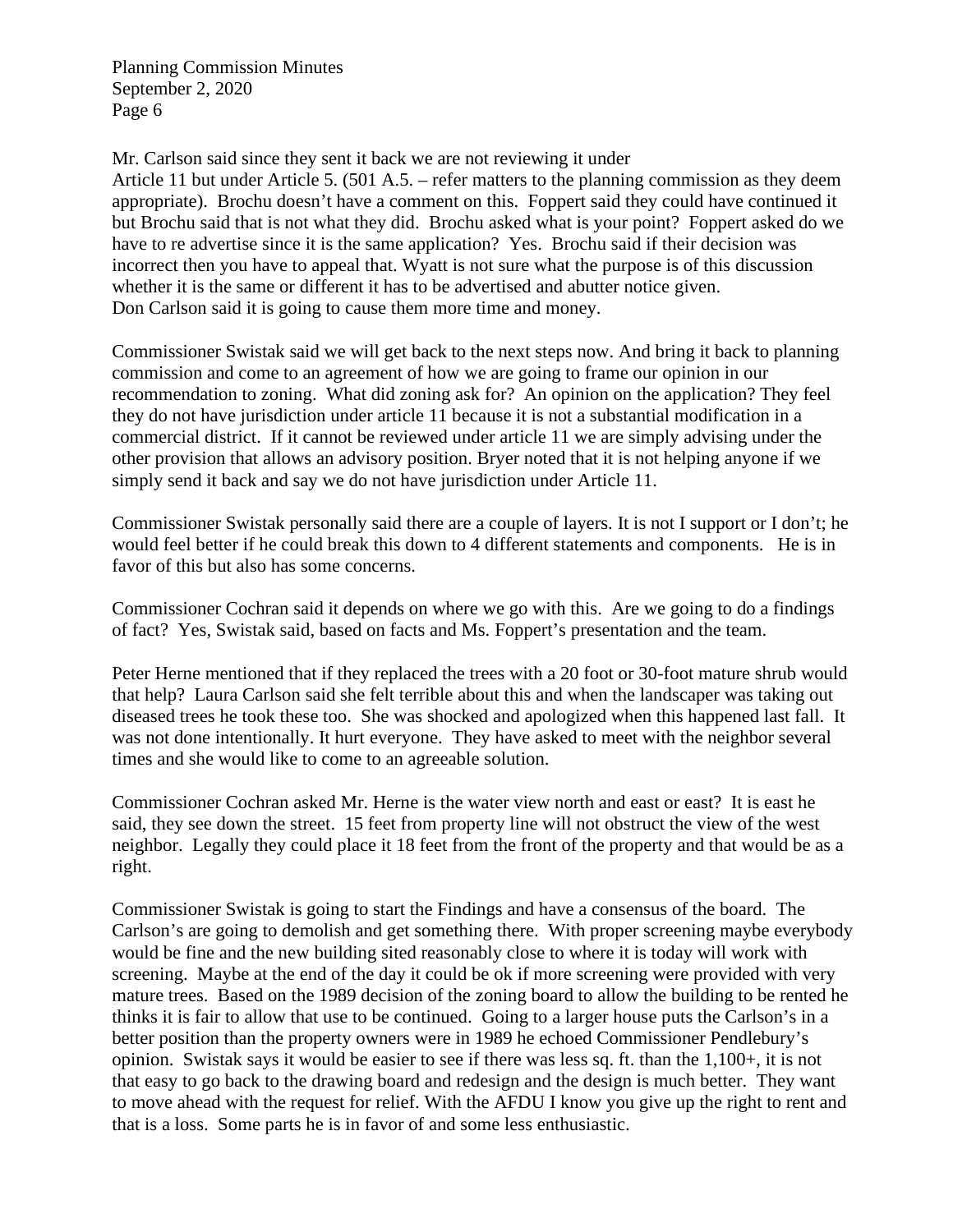Foppert asked if he would be more comfortable if the building was similar in size or total volume. Mike responded yes a smaller size than currently proposed is easier for them to endorse if not too big.

Wyatt Brochu said a legally significant point is the fact that the proposed structure is larger than what was proposed in 1989 and it should be well addressed.

Laura Carlson said one of the reasons for a small amount of extra space in due to the potential for caregiver space. Jamestown is in favor of keeping aging family members here but the historical homes from17th and 18th century with small doorways and stairways much steeper do not accommodate this.

Ms. Maccini said she agrees with Brochu. Her second point is the Whitaker's are not stonewalling or stalling this project. She is offering for the planning commission to come to the Whitakers property and take a look and see the view. The sheer mass is more than twice as big, fences and greenery is why the Whitakers are not willing to compromise.

Frank Shirley corrected that the existing is not 400 sq ft it is existing 800 sq ft building total, important fact we are going from 800 to just under 1200. It is the outline of the footprint on the ground, the footprint that is larger but the second floor is less assuming volume wise.

Wyatt said the owners were granted a variance to convert to a 1 bedroom carriage unit and the current owners have that right.

Commissioner Enright said she understood that the other conditions say retain the building which would remove the rent and subdivide by demolishing the carriage house. The applicants have the right to a 1 bedroom and Rosemary asked if they demolish it, do they still have that right? Wyatt Brochu defers to Mr. Costa who would determine the relief requested. Bryer noted that she and Chris Costa have discussed and feel that once it is gone, all rights go away but she has asked Solicitor Brochu to weigh in on this also. His opinion can be swayed by legal advice.

Carlson assumed from the get go that the variance disappears with the demolish. They are petitioning for a variance too.

Swistak asked any solid thoughts on supporting this application?

Commissioner Smith likes the idea of the new house and thinks the setback should be 15 feet from the rear and then some plantings and he thinks the 15 is a good effort and the 7-foot side setback increase to 10 feet. He thinks the second bedroom is good for the second floor. Going from 10 to 15 feet in the rear. Go beyond the current proposal. Ms. Whitaker noted that the further it comes east it is right in front of their kitchen window; the 7 feet is fine and that is what zoning requires. Cochran agrees with Smith. Coming away from rear property line.

Commissioner Prestigiacomo has concern and understand as a caregiver but if it becomes a rental down the road a 2 bedroom could be more significant in that area.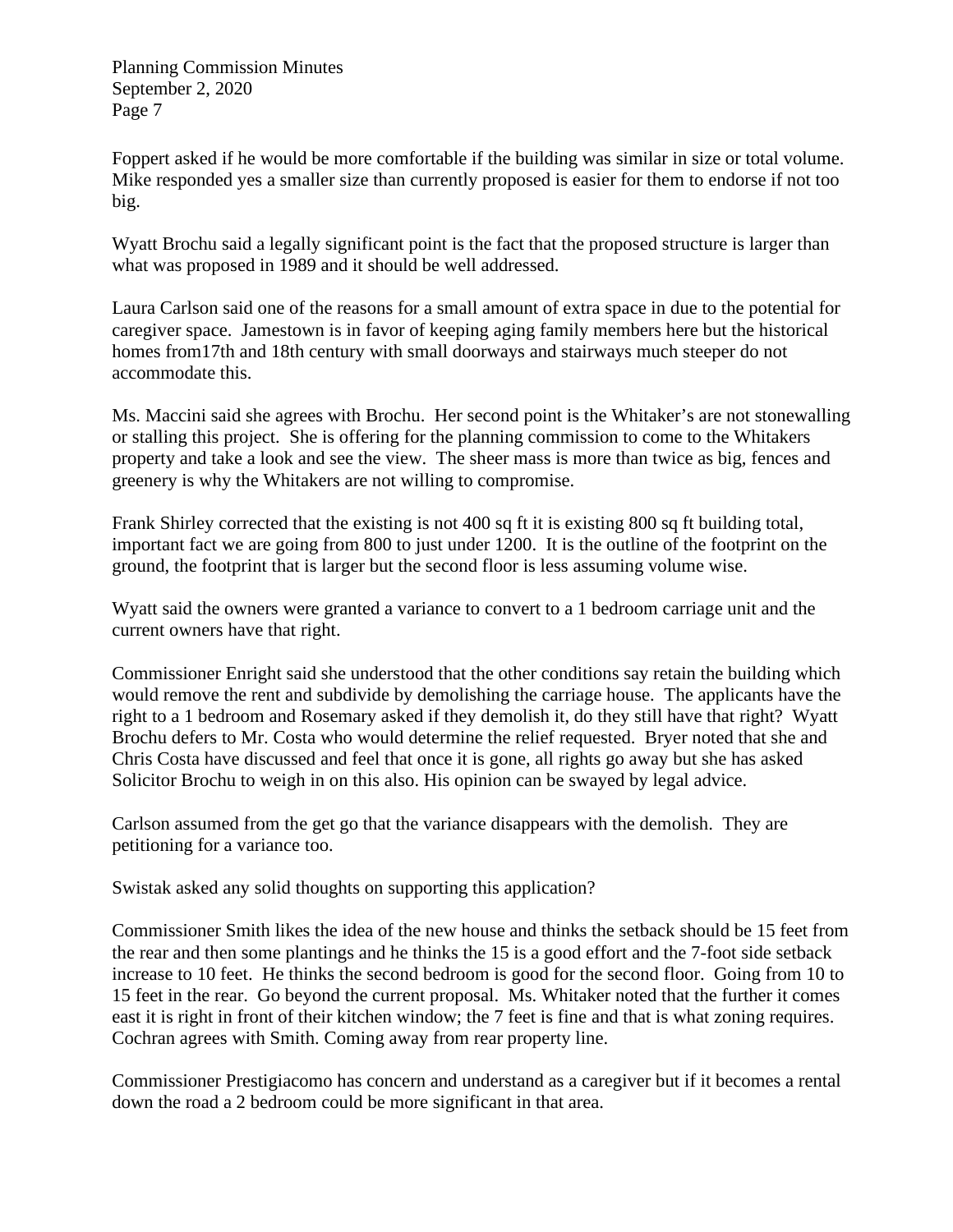Commissioner Enright said she is thinking the same way she would like to see it as a family unit and not as a rental then it makes sense since it would be a way of making money and not a necessity. She would like to see an AFDU.

Cochran is uncomfortable and supports it as a rental. We need smaller rentals on this island. This could be a regular rental and not short term he thinks it is discriminatory that to say no rental.

Lisa asked Brochu, can the zoning board put in the condition that says no short-term rental in their approval. Enforcement is the issue Brochu said. No comment on the hurdles of that.

Pendlebury agrees with what has been said. Whitakers house is 15 feet from the back property line if the applicant is willing to go 15 feet it is a good compromise. I know there is concern of breaking up the backyard this is an admirable compromise. Architect did a great job for least possible impact for the neighbors. A good effort he thinks it could be done with 1 bedroom but it is the family's decision.

They will be coming back on the  $16<sup>th</sup>$  for a decision with points of emphasis for the zoning board. Commissioner Swistak will work on this with Ms. Bryer for the next planning meeting.

#### VII. **Adjournment**

A motion was made by Commissioner Smith and seconded by Commissioner Enright to adjourn the meeting at 9:25 pm. So unanimously voted by a show of hands.

Attest:

anthia LReppe

Cinthia L. Reppe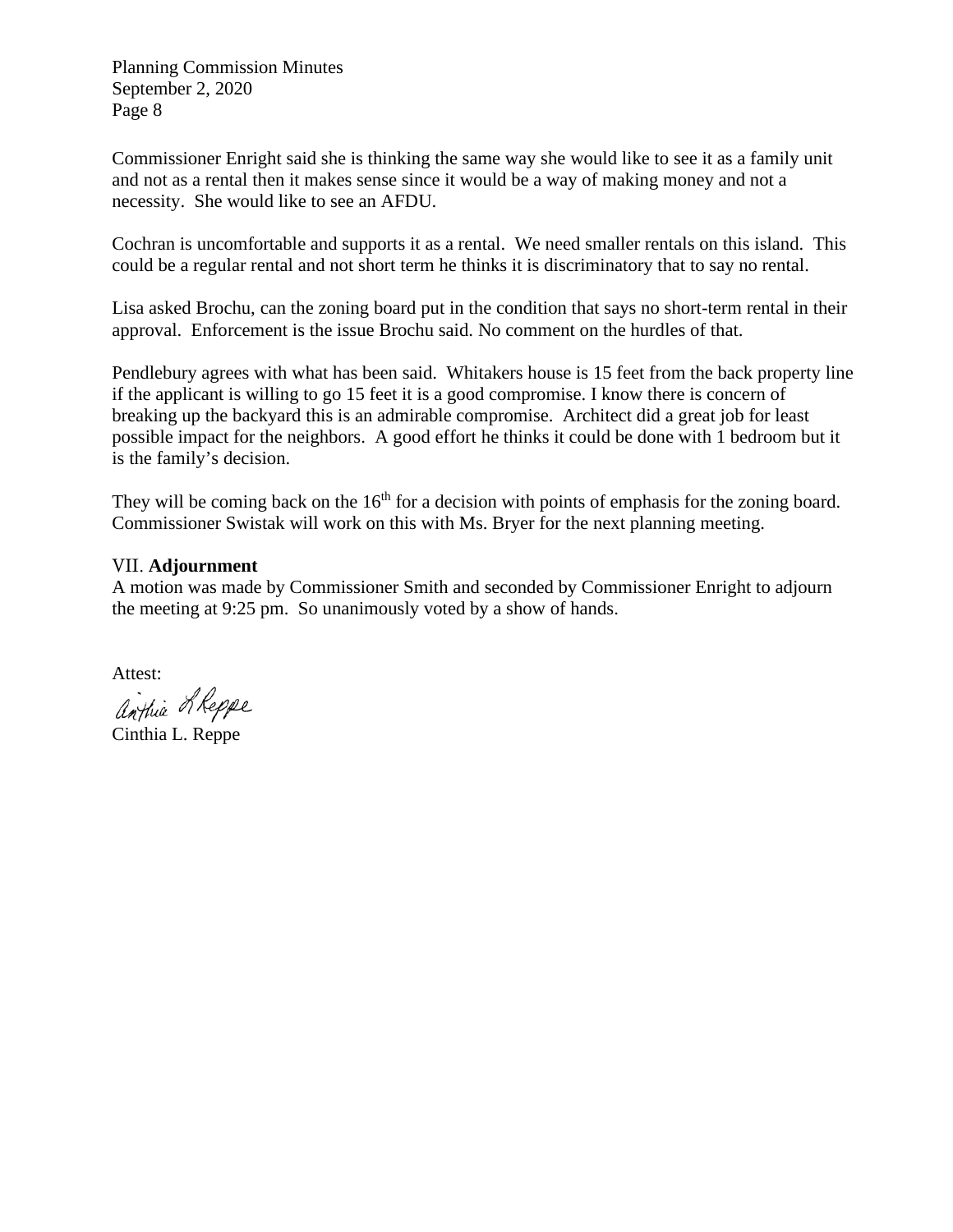

The Technical Review Committee (TRC) met on August 31 to review the referenced application (see attached minutes). This application was sent to the TRC and Planning Commission from the Zoning Board of Review where they asked for an advisory opinion on this application and that this to be reviewed per Zoning Ordinance Article 11 – Jamestown Village Special Development District. The application dated July 24 gives the following facts on the application:

- 1) R-8 Zoning District;
- 2) The Lot is 22,000 square feet (where 8,000 are required per lot, for a single-family home);
- 3) The existing conditions on site include a main house and an ancillary, or secondary dwelling unit;
- 4) The existing secondary dwelling unit (on one lot) was granted permission to be such by a variance granted in January 1989. Relief was granted for side and rear setbacks at that time as well. That approval was conditioned that if the property is subdivided then the variance shall terminate;
- 5) The Zoning Officer, Chris Costa has made the determination that this proposal is two dwellings on one lot per 82-303 and not a house plus an accessory building per 82-311 and therefore both structures should meet the setbacks for a primary structure. Dimensional relief will be required for setbacks as proposed. The requested relief from Section 303 (limits one house per lot) is appropriately requested;
- 6) The application requests a new, 900 square ft, structurally and aesthetically improved, second dwelling unit to replace the existing 400 square ft dwelling that meets the setbacks of an accessory structure;
- 7) The relief is requested to appropriately house an elderly mother in the near term which includes making the living quarters "accessible".

In reviewing the application with respect to Zoning Ordinance Article 11, we offer the following: Article 11 is specific about its applicability (Section 82-1101). R-8 is within the Jamestown Village Special Development District. Section 82-1101 I. states that development within the R-20 and R-8 Zoning Districts shall be reviewed by the Building Official during the building permit process to determine compliance with the development standards in Article 11. It continues to say that all applications for development, redevelopment, or expansion shall be filed with the Town Planner and shall be reviewed per section 82-411 except as noted in 1106-B and 1106 C.2. Section 82-411 C. Advisory Review (to PC) does not apply to this application because it does not meet any of the following criteria:

- Any application or action requiring a public hearing before the Planning Commission;
- Major Subdivision or Land Development Project;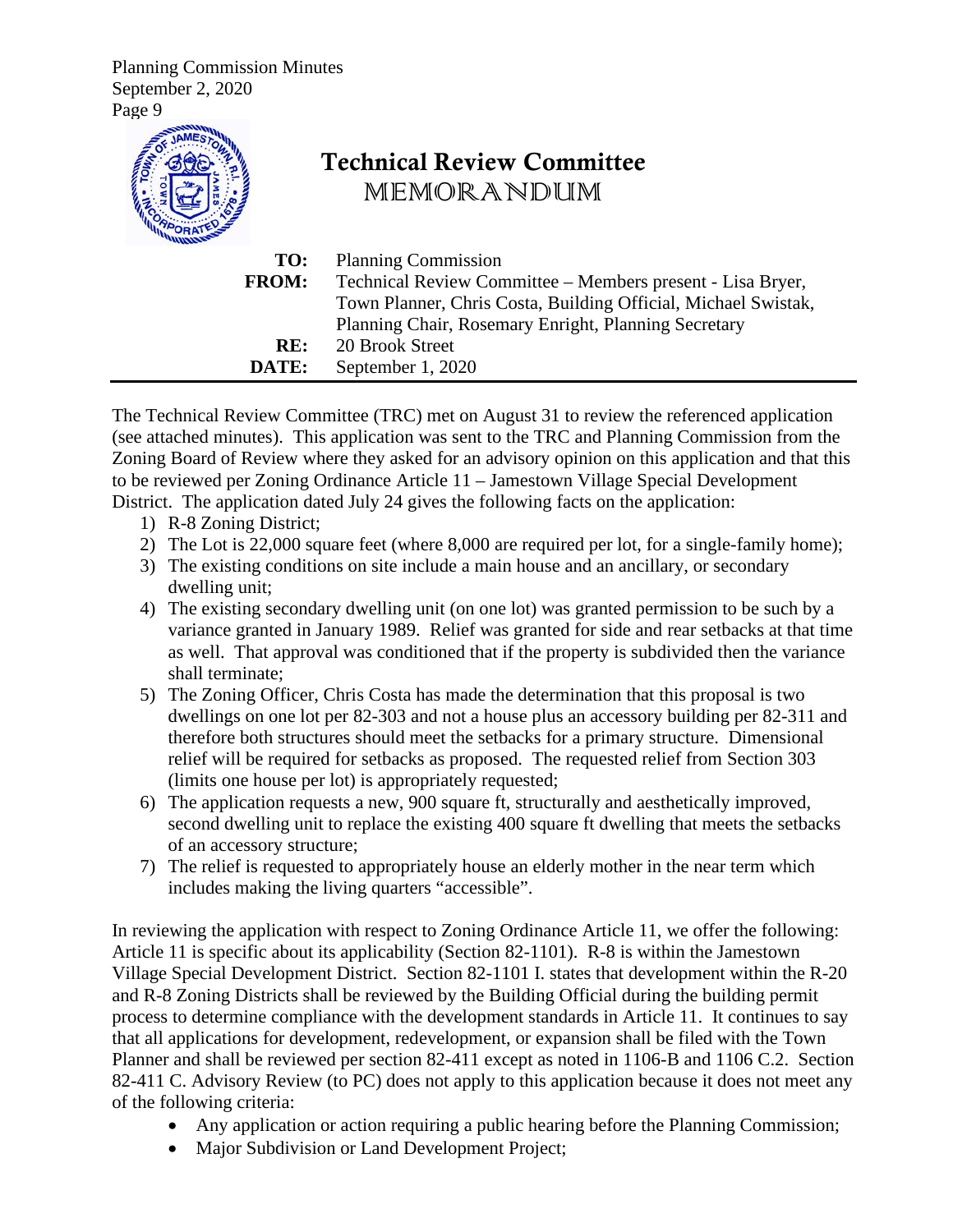- Minor Subdivisions or Land Development Project;
- Zone Change recommendations to the Town Council;
- Pre-application review of Major Subdivisions
- Development Plan Review under Article 11 of the Zoning Ordinance for applications meeting the definition of a Substantial Modification in the CL, CD, CW and P and including one or more of the following criteria:
	- 1) Is valued at more than 50% of the replacement cost of the entire building;
	- 2) New construction other than single family;
	- 3) Fifty percent or greater alteration of a building exterior
	- 4) Fifty percent or greater alteration of street façade;

5) New use; or

6) Expansion of use which requires more than 15 parking spaces.

Section 82-411 D. TRC Administrative Review does not apply to this application because it does not meet any of the following criteria:

- Pre-application review of Minor Subdivisions (if requested)
- Setting, reducing or releasing performance bonds
- Requests for reinstatement or extension of applications as required by Regulation
- Recommendations to the Town Council on matters other than zoning amendments as requested.
- Development Plan Review under Article 11 of the Zoning Ordinance for applications meeting one or more of the following criteria in the CL, CD, CW and P.
	- 1) the development of new single-family dwellings;
	- 2) a change in parking layout or the addition of up to 15 parking spaces; or
	- 3) a change in site design or lot coverage that changes the on-site drainage patterns and how stormwater may impact abutting or nearby properties.

The following findings of fact were noted at the meeting:

- 1) There is a lot of non-conforming structures in the neighborhood and the village. Having a subservient structure towards the rear of the lot is typified in the Jamestown Village Design Guidelines and suggested in the Zoning Ordinance Table 3-2 that outbuildings/accessory structures be setback 20' minimum plus the building setback.
- 2) The following relief is necessary for this application:
	- a. Section 303 (1 dwelling unit per lot) previously granted by variance in 1989
	- b. Dimensional variance for setbacks
- 3) The placement of the replacement dwelling unit more appropriately sits towards the back of the lot and not in line with the existing historic house, where the required 30 foot setback would put it;
- 4) Moving the replacement dwelling unit towards the front of the lot would block the view of the neighbors to the west and disrupt the historic rhythm of the neighborhood;
- 5) There were 6 abutters on the Zoom call;
- 6) This property is subdividable into two lots and that by-right option seems less favorable to the character of the neighborhood than replacing the existing structure. Subdividing would remove the historic greenspace to the east of this lot and place another large structure in the neighborhood;